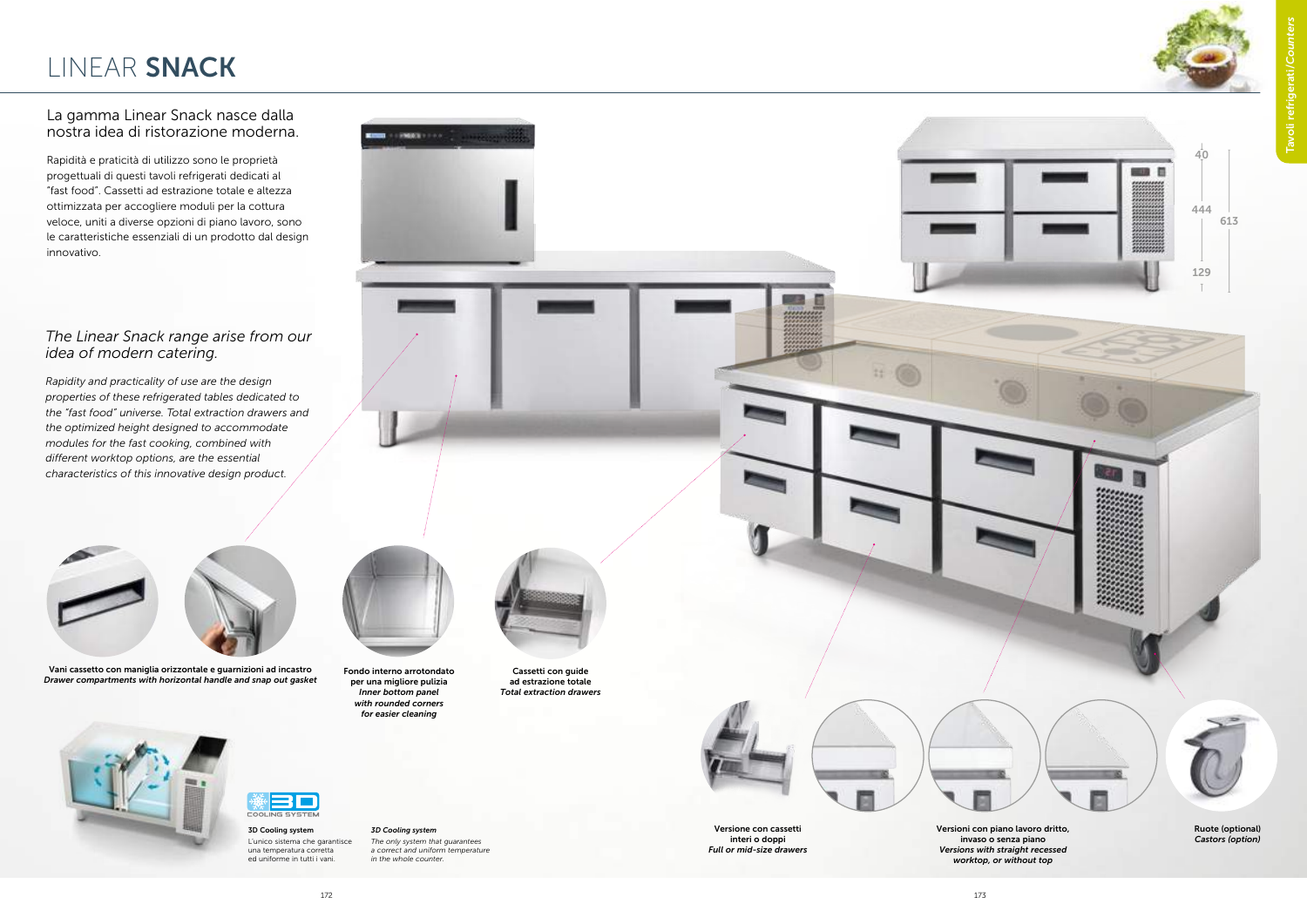1 CASS 2 CASS







# LINEAR







Tavoli refrigerati ventilati su piedi o ruote linea snack, profondità 700mm, altezza corpo H 443mm, in acciaio inox AISI 304; 2 vani GN1/1, con cassetto intero (mod. 1C) o due mezzi cassetti (mod. 2C) con guide a estrazione totale.

- Gruppo incorporato
- Piano dritto H 40mm (mod. V)
- Piano invaso (mod.I)
- Senza piano (mod. S)
- Controller digitale
- Interni arrotondati
- Sbrinamento ed evaporazione dell'acqua di condensa automatici.

#### S/s AISI 304 ventilated refrigerated counters snack line on feet or castors, 700 mm of depth, body height H 443 mm; 2 doors GN 1/1, with full (mod. 1C) or 1/2 drawers (mod. 2C) per door with full extraction drawers.

- Built unit
- Versions with straight worktop H 40mm (mod. V)
- Recessed worktop (mod.I)
- Without top (mod. S)
- Digital controller
- Inner bottom panel with rounded corners
- Automatic systems for defrosting and evaporation of the condensation water.

|                                                                                                                                                                                                   | Modello<br>Model                                                                      |               |  | Piano<br>Worktop                            | Cassetti<br><b>Drawers</b> | Range<br>Range      |  | GAS<br>GAS                 | <b>Classe</b><br>energetica | Classe<br>climatica                | Consumo elettrico   Volume utile  <br>annuale<br>netto |              | Dimensioni<br><b>Dimensions</b> | Assorbimento<br>Absorbed power |      | Voltaggio<br>Voltage | Dimensioni imballo   Peso Netto/Lordo<br><b>Packing dimensions Net/Gross weight</b> |         |
|---------------------------------------------------------------------------------------------------------------------------------------------------------------------------------------------------|---------------------------------------------------------------------------------------|---------------|--|---------------------------------------------|----------------------------|---------------------|--|----------------------------|-----------------------------|------------------------------------|--------------------------------------------------------|--------------|---------------------------------|--------------------------------|------|----------------------|-------------------------------------------------------------------------------------|---------|
|                                                                                                                                                                                                   |                                                                                       | Code          |  |                                             |                            |                     |  |                            | Energy<br>class             | <b>Climate</b><br>class            | Annual electricity Net storage<br>consumption          | volume       | mm                              | Watt****                       | A    | Volt/Ph/Hz           | mm                                                                                  | Kq      |
|                                                                                                                                                                                                   | LINEAR SNACK 702 TN/V 1C 7LS72IP2VA002                                                |               |  | Piano dritto<br>Straight worktop H=40 mm    | $\overline{2}$             | $-2/+7^{\circ}$ C   |  | R290 - GWP 3 -<br>Kg 0,080 | D                           | 40°C -                             | 1364                                                   |              | 1200x685x613                    | 120                            | 3.8  | 230/1/50             | 1220x705x700                                                                        | 126/141 |
|                                                                                                                                                                                                   | LINEAR SNACK 702 BT/V 1C 7LS72IB2VA002                                                |               |  | Piano dritto<br>Straight worktop H=40 mm    | $\overline{2}$             | $-10/-24^{\circ}$ C |  | R290 - GWP 3<br>Kg 0,090   | G                           | 40%HR                              | 3133                                                   |              | 1200x685x613                    | 353                            | 6.15 | 230/1/50             | 1220x705x700                                                                        | 126/141 |
|                                                                                                                                                                                                   | <b>LINEARSNACK702TN/I 1C</b>                                                          | 7LS72IP2IA002 |  | Con piano invaso<br><b>Recessed worktop</b> | $\overline{2}$             | $-2/+7^{\circ}$ C   |  | R290 - GWP 3<br>Kg 0,080   | D                           | 40°C -                             | 1364                                                   | 86,08        | 1200x685x613                    | 120                            | 3.8  | 230/1/50             | 1220x705x700                                                                        | 126/141 |
|                                                                                                                                                                                                   | LINEARSNACK702BT/I 1C                                                                 | 7LS72IB2IA002 |  | Con piano invaso<br><b>Recessed worktop</b> | $\overline{2}$             | $-10/-24^{\circ}$ C |  | R290 - GWP 3<br>Kg 0,090   | G                           | 40%HR                              | 3133                                                   | 1364<br>3133 | 1200x685x613                    | 353                            | 6.15 | 230/1/50             | 1220x705x700                                                                        | 126/141 |
|                                                                                                                                                                                                   | <b>LINEARSNACK702TN/S 1C</b>                                                          | 7LS72IP2NA002 |  | Senza piano<br><b>Without worktop</b>       | $\overline{2}$             | $-2/+7^{\circ}$ C   |  | R290 - GWP 3<br>Kg 0,080   | D                           | $40^{\circ}$ C -                   |                                                        |              | 1200x673x572                    | 120                            | 3.8  | 230/1/50             | 1220x705x700                                                                        | 126/141 |
|                                                                                                                                                                                                   | <b>LINEARSNACK702BT/S1C</b>                                                           | 7LS72IB2NA002 |  | Senza piano<br><b>Without worktop</b>       | $\overline{2}$             | $-10/-24^{\circ}$ C |  | R290 - GWP 3<br>Kg 0,090   | G                           | 40%HR                              |                                                        |              | 1200x673x572                    | 353                            | 6.15 | 230/1/50             | 1220x705x700                                                                        | 126/141 |
|                                                                                                                                                                                                   | <b>LINEARSNACK702TN/V 2C</b>                                                          | 7LS72IP2VA001 |  | Piano dritto<br>Straight worktop H=40 mm    | $\overline{4}$             | $-2/+7^{\circ}$ C   |  | R290 - GWP 3 -<br>Kg 0,080 | D                           | 40°C -                             | 1364                                                   | 86,08        | 1200x685x613                    | 120                            | 3.8  | 230/1/50             | 1220x705x700                                                                        | 126/141 |
|                                                                                                                                                                                                   | <b>LINEARSNACK702BT/V2C</b>                                                           | 7LS72IB2VA001 |  | Piano dritto<br>Straight worktop H=40 mm    | $\overline{4}$             | $-10/-24^{\circ}$ C |  | R290 - GWP 3<br>Kg 0,090   | G                           | 40%HR<br>40°C -<br>40%HR<br>40°C - | 3133                                                   |              | 1200x685x613                    | 353                            | 6.15 | 230/1/50             | 1220x705x700                                                                        | 126/141 |
|                                                                                                                                                                                                   | <b>LINEARSNACK702TN /I 2C</b>                                                         | 7LS72IP2IA001 |  | Con piano invaso<br><b>Recessed worktop</b> | $\overline{4}$             | $-2/+7°$ C          |  | R290 - GWP 3 -<br>Kg 0,080 | D                           |                                    | 1364                                                   |              | 1200x685x613                    | 120                            | 3.8  | 230/1/50             | 1220x705x700                                                                        | 126/141 |
|                                                                                                                                                                                                   | <b>LINEARSNACK702BT/I 2C</b>                                                          | 7LS72IB2IA001 |  | Con piano invaso<br><b>Recessed worktop</b> | $\overline{4}$             | $-10/-24^{\circ}$ C |  | R290 - GWP 3<br>Kg 0,090   | G                           |                                    | 3133                                                   |              | 1200x673x572                    | 353                            | 6.15 | 230/1/50             | 1220x705x700                                                                        | 126/141 |
|                                                                                                                                                                                                   | <b>LINEARSNACK702TN/S 2C</b>                                                          | 7LS72IP2NA001 |  | Senza piano<br>Without worktop              | $\overline{4}$             | $-2/+7^{\circ}$ C   |  | R290 - GWP 3 -<br>Kg 0,080 | D                           |                                    | 1364                                                   |              | 1200x673x572                    | 120                            | 3.8  | 230/1/50             | 1220x705x700                                                                        | 126/141 |
|                                                                                                                                                                                                   | <b>LINEARSNACK702BT/S 2C</b>                                                          | 7LS72IB2NA001 |  | Senza piano<br><b>Without worktop</b>       | $\overline{4}$             | $-10/-24^{\circ}$ C |  | R290 - GWP 3 -<br>Kg 0,090 | G                           | 40%HR                              | 3133                                                   |              | 1200x673x572                    | 353                            | 6.15 | 230/1/50             | 1220x705x700                                                                        | 126/141 |
|                                                                                                                                                                                                   | <b>KIT 4 RUOTE</b><br><b>Price increase for 4 castors</b><br>Sovrapprezzo per 4 ruote |               |  |                                             |                            |                     |  |                            |                             |                                    |                                                        |              |                                 |                                |      |                      |                                                                                     |         |
| <b>VERS220-60</b><br>Sovrapprezzo Versione 220V/60Hz<br>Price Increase Power supply 220V/60Hz<br>**** Watt TN (-10/+45°C) - Watt BT (-30/+45°C)<br>**** Watt TN (-10/+45°C) - Watt BT (-30/+45°C) |                                                                                       |               |  |                                             |                            |                     |  |                            |                             |                                    |                                                        |              |                                 |                                |      |                      |                                                                                     |         |
| I gas fluorurati a effetto serra sono contenuti in apparecchiature ermeticamente sigillate.<br>Fluorinated greenhouse refrigerant gases are contained in hermetically sealed equipment.           |                                                                                       |               |  |                                             |                            |                     |  |                            |                             |                                    |                                                        |              |                                 |                                |      |                      |                                                                                     |         |

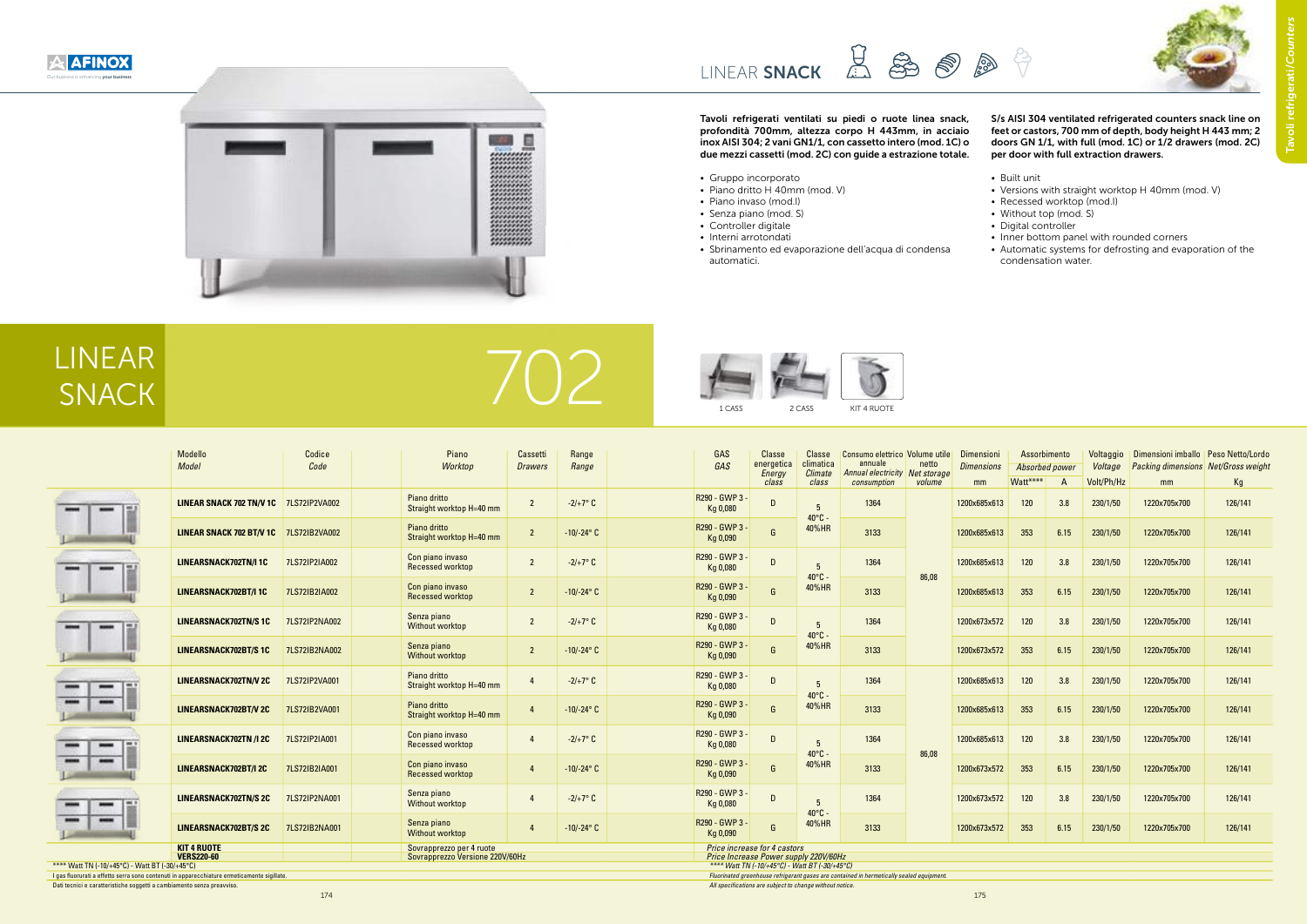

E  $-0.1$ 





Tavoli refrigerati ventilati su piedi o ruote linea snack, profondità 700mm, altezza corpo H 443mm, in acciaio inox AISI 304; 3 vani GN1/1, con cassetto intero (mod. 1C) o due mezzi cassetti (mod. 2C) con guide a estrazione totale.

- Gruppo incorporato
- Piano dritto H 40mm (mod. V)
- Piano invaso (mod.I)
- Senza piano (mod. S)
- Controller digitale
- Interni arrotondati
- Sbrinamento ed evaporazione dell'acqua di condensa automatici.

#### S/s AISI 304 ventilated refrigerated counters snack line on feet or castors, 700 mm of depth, body height H 443 mm; 3 doors GN 1/1, with full (mod. 1C) or 1/2 drawers (mod. 2C) per door with full extraction drawers.

- Built unit
- Versions with straight worktop H 40mm (mod. V)
- Recessed worktop (mod.I)
- Without top (mod. S)
- Digital controller
- Inner bottom panel with rounded corners
- Automatic systems for defrosting and evaporation of the condensation water.



|                                                                  | Modello<br><b>Model</b>                 | Codice<br>Code |                                                                                                                                             | Piano<br>Worktop                            | Cassetti<br><b>Drawers</b> | Range<br>Range    | GAS<br>GAS                 | Classe<br>energetica<br>Energy<br>class        | Classe<br>climatica<br><b>Climate</b><br>class | Consumo elettrico   Volume utile  <br>annuale<br>Annual electricity<br>consumption | netto<br>Net storage<br>volume | Dimensioni<br><b>Dimensions</b><br>mm | Assorbimento<br>Absorbed power<br>Watt**** |      | Voltaggio<br>Voltage<br>Volt/Ph/Hz | Dimensioni imballo<br><b>Packing dimensions Net/Gross weight</b><br>mm | <b>Peso Netto/Lordo</b><br>Кg |
|------------------------------------------------------------------|-----------------------------------------|----------------|---------------------------------------------------------------------------------------------------------------------------------------------|---------------------------------------------|----------------------------|-------------------|----------------------------|------------------------------------------------|------------------------------------------------|------------------------------------------------------------------------------------|--------------------------------|---------------------------------------|--------------------------------------------|------|------------------------------------|------------------------------------------------------------------------|-------------------------------|
| $\overline{\phantom{a}}$                                         | <b>LINEARSNACK703TN/V 1C</b>            | 7LS73IP2VA002  |                                                                                                                                             | Piano dritto<br>Straight worktop H=40 mm    | 3                          | $-2/+7°$ C        | R290 - GWP 3 -<br>Kg 0,080 | $\mathsf{D}$                                   | -5                                             | 1550                                                                               |                                | 1600X685X613                          | 120                                        | 3.8  | 230/1/50                           | 1620x705x700                                                           | 136/151                       |
|                                                                  | <b>LINEARSNACK703BT/V1C</b>             | 7LS73IB2VA002  |                                                                                                                                             | Piano dritto<br>Straight worktop H=40 mm    |                            | $-10/-24°C$       | R290 - GWP 3 -<br>Kg 0,090 |                                                | $40^{\circ}$ C -<br>40%HR                      | 3560                                                                               |                                | 1600X685X613                          | 120                                        | 3.8  | 230/1/50                           | 1620x705x700                                                           | 136/151                       |
| $\overline{\phantom{a}}$                                         | LINEARSNACK703TN/I 1C                   | 7LS73IP2IA002  |                                                                                                                                             | Con piano invaso<br>Recessed worktop        | 3                          | $-2/+7^{\circ}$ C | R290 - GWP 3 -<br>Kg 0,080 | D                                              | -5                                             | 1550                                                                               | 129,12                         | 1600X685X613                          | 120                                        | 3.8  | 230/1/50                           | 1620x705x700                                                           | 136/151                       |
|                                                                  | LINEARSNACK703BT/I 1C                   | 7LS73IB2IA002  |                                                                                                                                             | Con piano invaso<br>Recessed worktop        | -3                         | $-10/-24°C$       | R290 - GWP 3 -<br>Kg 0,090 | G                                              | $40^{\circ}$ C -<br>40%HR                      | 3560                                                                               |                                | 1600X685X613                          | 353                                        | 6.15 | 230/1/50                           | 1620x705x700                                                           | 136/151                       |
| $\qquad \qquad \blacksquare$                                     | <b>LINEARSNACK703TN/S 1C</b>            | 7LS73IP2NA002  |                                                                                                                                             | Senza piano<br>Without worktop              | -3                         | $-2/+7°$ C        | R290 - GWP 3 -<br>Kg 0,080 | D                                              | 5                                              | 1550                                                                               |                                | 1600X673X572                          | 120                                        | 3.8  | 230/1/50                           | 1620x705x700                                                           | 136/151                       |
|                                                                  | <b>LINEARSNACK703BT/S1C</b>             | 7LS73IB2NA002  |                                                                                                                                             | Senza piano<br><b>Without worktop</b>       | -3                         | $-10/-24$ °C      | R290 - GWP 3 -<br>Kg 0,090 | G                                              | $40^{\circ}$ C -<br>40%HR                      | 3560                                                                               |                                | 1600X673X572                          | 353                                        | 6.15 | 230/1/50                           | 1620x705x700                                                           | 136/151                       |
| $\cdots$<br>$\overline{\phantom{a}}$<br>$\overline{\phantom{0}}$ | <b>LINEARSNACK703TN/V 2C</b>            | 7LS73IP2VA001  |                                                                                                                                             | Piano dritto<br>Straight worktop H=40 mm    |                            | $-2/+7°$ C        | R290 - GWP 3 -<br>Kg 0,080 | D                                              | -5                                             | 1550                                                                               |                                | 1600X685X613                          | 120                                        | 3.8  | 230/1/50                           | 1620x705x700                                                           | 136/151                       |
| $\qquad \qquad \blacksquare$                                     | <b>LINEARSNACK703BT/V 2C</b>            | 7LS73IB2VA001  |                                                                                                                                             | Piano dritto<br>Straight worktop H=40 mm    |                            | $-10/-24°C$       | R290 - GWP 3 -<br>Kg 0,090 | G                                              | $40^{\circ}$ C -<br>40%HR                      | 3560                                                                               | 129,12                         | 1600X685X613                          | 353                                        | 6.15 | 230/1/50                           | 1620x705x700                                                           | 136/151                       |
| $\overline{\phantom{a}}$                                         | <b>LINEARSNACK703TN/I 2C</b>            | 7LS73IP2IA001  |                                                                                                                                             | Con piano invaso<br><b>Recessed worktop</b> | 6                          | $-2/+7°$ C        | R290 - GWP 3 -<br>Kg 0,080 | $\mathsf{D}$                                   | -5                                             | 1550                                                                               |                                | 1600X685X613                          | 120                                        | 3.8  | 230/1/50                           | 1620x705x700                                                           | 136/151                       |
| $\qquad \qquad \blacksquare$                                     | <b>LINEARSNACK703BT/I 2C</b>            | 7LS73IB2IA001  |                                                                                                                                             | Con piano invaso<br><b>Recessed worktop</b> | 6                          | $-10/-24$ °C      | R290 - GWP 3 -<br>Kg 0,090 |                                                | 40°C -<br>40%HR                                | 3560                                                                               |                                | 1600X685X613                          | 353                                        | 6.15 | 230/1/50                           | 1620x705x700                                                           | 136/151                       |
| $\overline{\phantom{a}}$<br>-                                    | <b>LINEARSNACK703TN/S 2C</b>            | 7LS73IP2NA001  |                                                                                                                                             | Senza piano<br><b>Without worktop</b>       | 6                          | $-2/+7°$ C        | R290 - GWP 3 -<br>Kg 0,080 | D                                              | -5                                             | 1550                                                                               |                                | 1600X673X572                          | 120                                        | 3.8  | 230/1/50                           | 1620x705x700                                                           | 136/151                       |
|                                                                  | <b>LINEARSNACK703BT/S 2C</b>            | 7LS73IB2NA001  |                                                                                                                                             | Senza piano<br><b>Without worktop</b>       |                            | $-10/-24°C$       | R290 - GWP 3 -<br>Kg 0,090 | G                                              | $40^{\circ}$ C -<br>40%HR                      | 3560                                                                               |                                | 1600X673X572                          | 353                                        | 6.15 | 230/1/50                           | 1620x705x700                                                           | 136/151                       |
|                                                                  | <b>KIT 4 RUOTE</b><br><b>VERS220-60</b> |                | <b>Price increase for 4 castors</b><br>Sovrapprezzo per 4 ruote<br>Sovrapprezzo Versione 220V/60Hz<br>Price Increase Power supply 220V/60Hz |                                             |                            |                   |                            |                                                |                                                |                                                                                    |                                |                                       |                                            |      |                                    |                                                                        |                               |
| * Watt TN (-10/+45°C) - Watt BT (-30/+45°C)                      |                                         |                |                                                                                                                                             |                                             |                            |                   |                            | **** Watt TN (-10/+45°C) - Watt BT (-30/+45°C) |                                                |                                                                                    |                                |                                       |                                            |      |                                    |                                                                        |                               |

\*\*\*\* Watt TN (-10/+45°C) - Watt BT (-30/+45°C) *\*\*\*\* Watt TN (-10/+45°C) - Watt BT (-30/+45°C)*

Dati tecnici e caratteristiche soggetti a cambiamento senza preavviso. *All specifications are subject to change without notice.* 

I gas fluorurati a effetto serra sono contenuti in apparecchiature ermeticamente sigillate. *Fluorinated greenhouse refrigerant gases are contained in hermetically sealed equipment.*